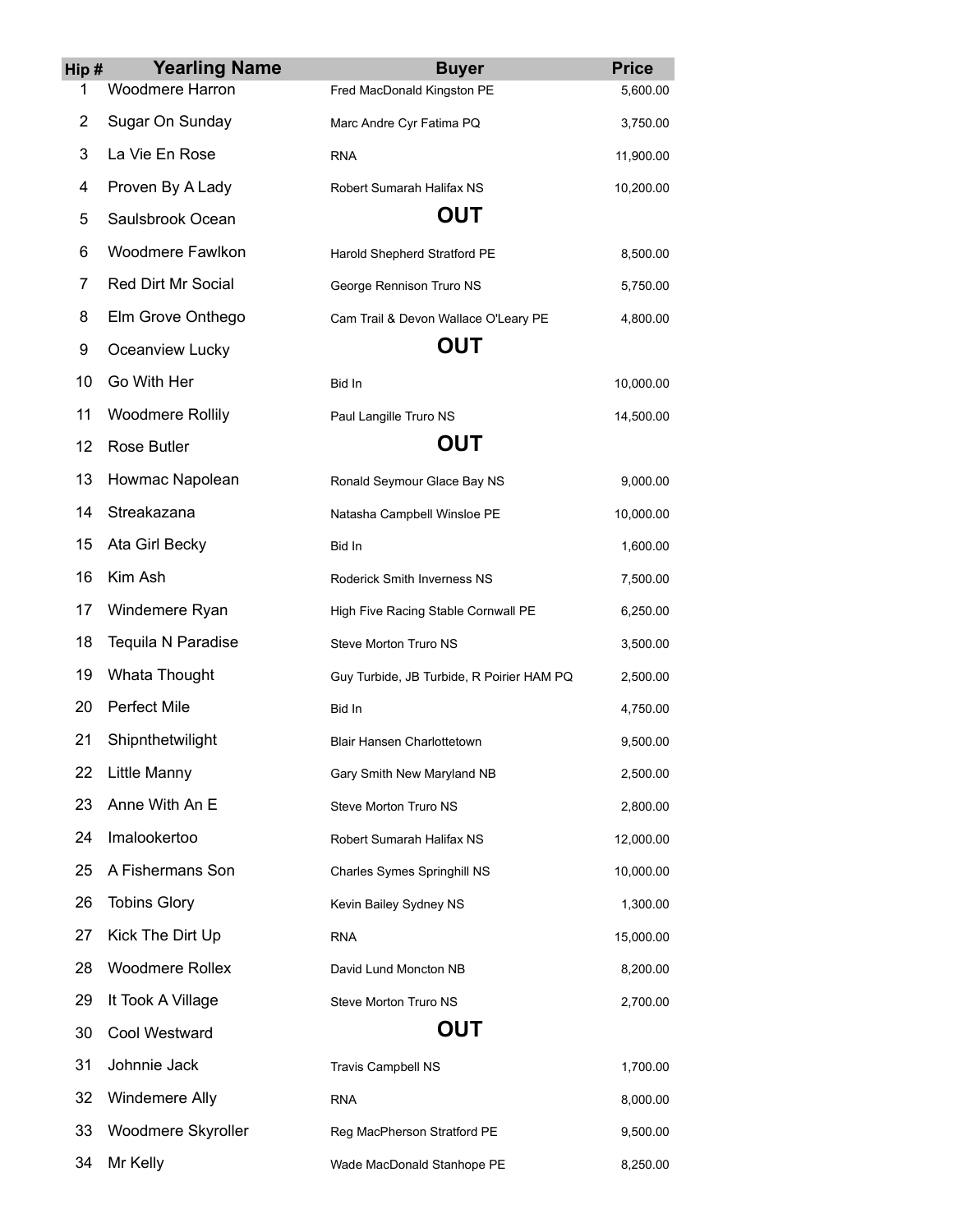| 35 | <b>Yummy Spice</b>        | Peter Smith Stratford PE                         | 14,000.00 |
|----|---------------------------|--------------------------------------------------|-----------|
| 36 | Calmlea Jean              | Douglas Matheson Cornwall PE                     | 3,800.00  |
| 37 | <b>Windemere Mcseek</b>   | <b>RNA</b>                                       | 8,000.00  |
| 38 | J J Tammy                 | Gordon McCabe Truro NS                           | 5,000.00  |
| 39 | Youremymanblue            | <b>OUT</b>                                       |           |
| 40 | Woodmere Nasha            | Harry Simmond Goup Stratford PE                  | 16,750.00 |
| 41 | Mall Cop                  | Tammy Johnston Stratford PE                      | 3,500.00  |
| 42 | Windemere Domi            | Kendra Holroyd Suzanne Ramsay, Ch'town,<br>PE    | 3,600.00  |
| 43 | Mamas Little Rose         | Rod Gillis North Sydney NS                       | 7,000.00  |
| 44 | Camco Terra               | Peter Smith Stratford PE                         | 18,500.00 |
| 45 | <b>Manlicious</b>         | Dr. Ian Moore Cambridge ON                       | 13,500.00 |
| 46 | <b>Atomic Smile</b>       | Patrick Morris Charlottetown PE                  | 10,000.00 |
| 47 | <b>Windemere Frank</b>    | <b>OUT</b>                                       |           |
| 48 | <b>Woodmere Reelnroll</b> | Patrick Morris Charlottetown PE                  | 13,500.00 |
| 49 | Howmac Seine              | Frank Hansen Tyne Valley PE                      | 7,000.00  |
| 50 | Dusty Lane Captain        | Ian Tate / Riley Farms St. Andrews NS            | 15,000.00 |
| 51 | J J Gracie                | Roger Aucoin Ilse De La Magdalines PQ            | 4,700.00  |
| 52 | <b>Terrible Ted</b>       | T/T Hardy Bill Turner Mac Isnor Windsor NS       | 3,250.00  |
| 53 | Fern Hill Encore          | Cecil McCallum Truro NS                          | 3,900.00  |
| 54 | <b>Fast Thoughts</b>      | Warren MacKinnon Cape Breton NS                  | 9,200.00  |
| 55 | Mr Tucker                 | Douglas Matheson Cornwall PE                     | 3,000.00  |
| 56 | Dusty Lane Mika           | Nicholas Oakes Warren Grove PE                   | 2,800.00  |
| 57 | Streakamystic             | <b>Brittany Watts Wiltshire PE</b>               | 7,500.00  |
| 58 | <b>Wardens Escape</b>     | Italio Camilli Sydney NS                         | 2,500.00  |
| 59 | Aloha Time                | Boyd MacDonald Crapaud PE                        | 14,000.00 |
| 60 | Ms Moyse                  | Mike May Charlottetown, PE                       | 8,200.00  |
| 61 | Rollem N Throwem          | David Kennedy / Ian Smith Sherwood PE            | 9,000.00  |
| 62 | Brutusthebarbarian        | W Shearer C Piper Jr. R Siteman Brookfield<br>ΝS | 12,000.00 |
| 63 | Fear The Storm            | <b>RNA</b>                                       | 15,000.00 |
| 64 | Tequila Tuesday           | Jackie Heffernan Sydney NS                       | 14,500.00 |
| 65 | Camco Zackery             | Lloyd Parsons Carmanville NF                     | 13,000.00 |
| 66 | Libertys Cam              | Dan Ross, Belfast, PE                            | 5,000.00  |
| 67 | <b>Tobins Rebel</b>       | Dan Ross, Belfast, PE                            | 16,000.00 |
| 68 | Kiss Me Im Irish          | Patrick Sheppard Waterdown ON                    | 6,000.00  |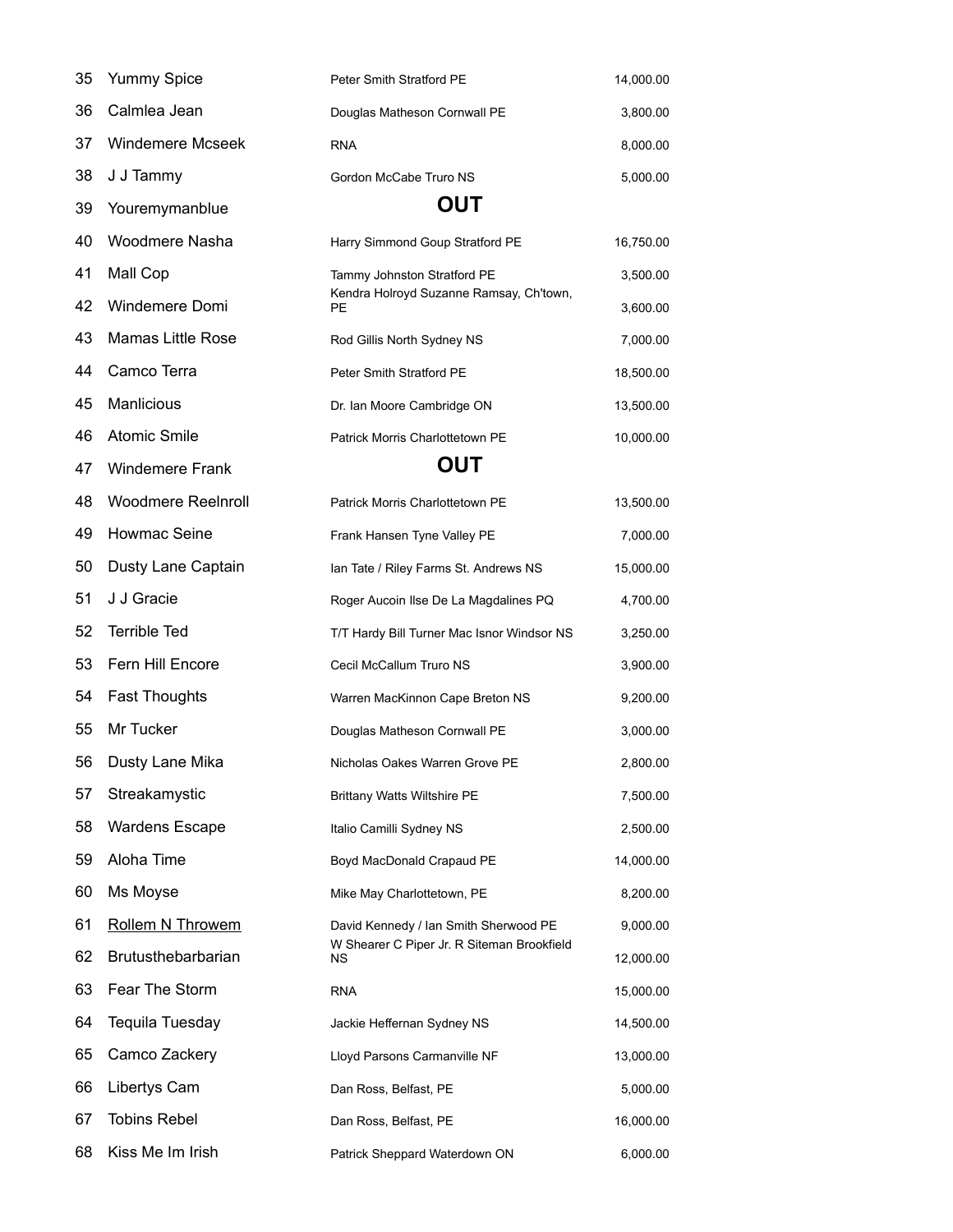| 69  | Elm Grove Ocean         | Angus Gillis New Waterford NS       | 5,800.00  |
|-----|-------------------------|-------------------------------------|-----------|
| 70  | Zero Stress Edie        | Joe Baxter Truro NS                 | 7,500.00  |
| 71  | J J Jillian             | Robert Phillips Belfast PE          | 6,000.00  |
| 72  | Snakeinthegrass         | Trevor Easter Morell, PE            | 3,300.00  |
| 73  | Windemere Lindsay       | W. Allan McNeil                     | 4,500.00  |
| 74  | Woodmere Rollnpop       | Morah Kerr Phonsie MacEachern NS    | 15,500.00 |
| 75  | <b>Goddards Western</b> | Hugh MacEachern Inverness NS        | 6,200.00  |
| 76  | J J Austin              | Wayne MacRae & Fred Barrieau        | 9,400.00  |
| 77  | Camco Carnivera         | Joe Janega Port Hawkeberry NS       | 2,000.00  |
| 78  | The Juice Is Loose      | Jason Hughes Stratford PE           | 4,000.00  |
| 79  | Holy Mackinaw           | Stephen MacKenzie Charlottetown PE  | 3,400.00  |
| 80  | Fern Hill Ember         | Carrie Saunders Truro NS            | 5,000.00  |
| 81  | Woodmere Rollhario      | Reg MacPherson Stratford PE         | 12,000.00 |
| 82  | J J Taylor              | Raymond MacKinnon linverness NS     | 9,900.00  |
| 83  | <b>Windemere Arts</b>   | Kyle Williams Tyne Valley PE        | 1,400.00  |
| 84  | <b>Red Dirt Star</b>    | Dan Ross, Belfast, PE               | 10,000.00 |
| 85  | Howmac Dunkirk          | Steve Morton Truro NS               | 2,700.00  |
| 86  | Whims Drop Off          | Ken Wilkie                          | 2,100.00  |
| 87  | <b>Sweet Silvia</b>     | Frank Hansen Tyne Valley PE         | 9,500.00  |
| 88  | <b>Windemere Albert</b> | <b>OUT</b>                          |           |
| 89  | Camco Lissie            | Brendan & Alby Curran PE            | 1,500.00  |
| 90  | Elm Grove Oakley        | W. Allan McNeil                     | 4,100.00  |
| 91  | <b>Brookes Minnie</b>   | Bid In                              | 1,500.00  |
| 92  | Woodmere Rollryder      | <b>OUT</b>                          |           |
| 93  | Krispy Krunch           | Jeff MacLellan, Ch'town. PE         | 12,200.00 |
| 94  | Howmac Normandy         | Half Cut Racing                     | 10,500.00 |
| 95  | Camco Y Not             | Danny Campbell Cape Breton NS       | 1,700.00  |
| 96  | <b>Countyline Scott</b> | Blain McKenna Elmsdale PE           | 2,700.00  |
| 97  | Dusty Lane Trysta       | High Five Racing Stable Cornwall PE | 10,000.00 |
| 98  | Call The Roll           | Ryan MacDonald PE                   | 5,200.00  |
| 99  | Rollwithit Jessie       | Wafe Sorrie Montague PE             | 3,600.00  |
|     | 100 Fern Hill Echo      | Brian MacLeod Truro NS              | 20,500.00 |
| 101 | J J Tyrone              | Kyle Williams Tyne Valley PE        | 4,300.00  |
|     | 102 Dusty Lane Manney   | W Allan McNeil                      | 8,000.00  |